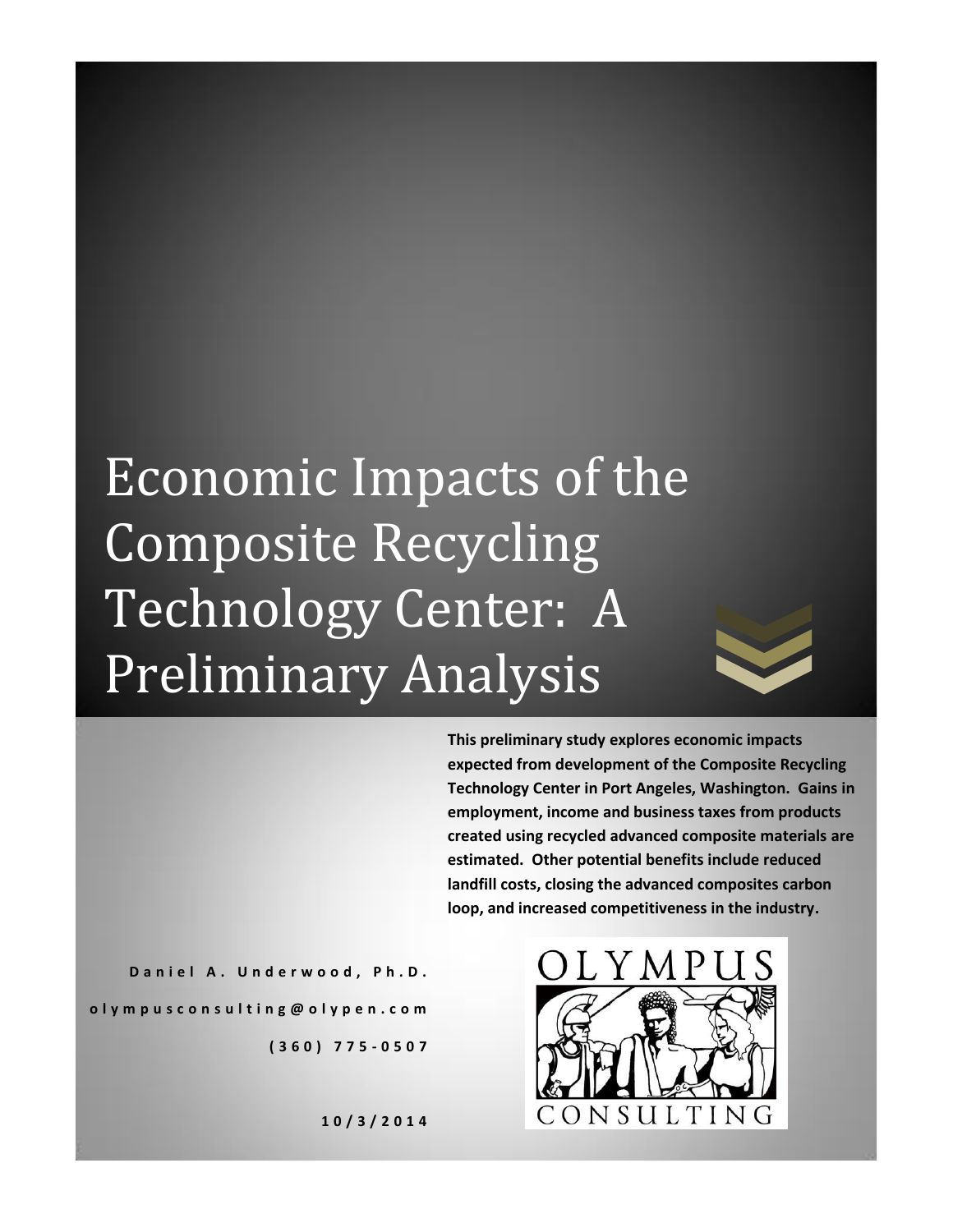### **Overview**

 $\overline{\phantom{a}}$ 

The Composite Recycling Technology Center (CRTC) will bring together infrastructure and technical expertise to transform "pre-preg" composite waste materials into feedstock to produce commercially viable products.<sup>1</sup> The physical proximity of CRTC to a diverse center of advanced composites, Peninsula College's well-established workforce training programs in advanced composites, and a deep water port can create synergies to foster rapid economic growth in a distressed region. At the same time, the innovative approaches used by CRTC to transform advanced composite wastes into feedstock for new product development can be applied to other regions in Washington State, contributing to further economic expansion. Systematic implementation of CRTCs at each stage of the advanced composite life cycle will reduce landfill waste and close part of the carbon cycle.

## **Conceptualizing an Emergent Sector in the Advanced Composites Industry**

Figure 1 traces the flow of advanced composite materials through their life cycle, from production of precursors to disposal of waste. The absence of integrative recycling is one of three challenges to the industry.<sup>2</sup> Creation of CRTC can eliminate the direct flow of discarded materials from primary production to landfill by transforming those materials into feedstock for secondary products. While at present the proposed CRTC envisions product development from pre-preg materials, its design can be extended to recycling cured materials, thus blocking the initial flow of waste towards landfill. Transformation of discarded materials into economically viable feedstock will facilitate development of secondary products that would not be commercially viable using newly manufactured precursors.<sup>3</sup> Creation of CRTCs for cured primary and secondary products, illustrated using dotted circles, can redirect waste flows (dotted lines) from landfill to secondary products. Extension and application of the CRTC vision can close the carbon loop in the advanced composites industry. Ultimately, primary and secondary products move from end users to landfill.

In Figure 1, positive economic impacts, estimated in terms of employment, income and business taxes, on state economic growth are indicated using  $(+\xi)$ , while decreases appear as  $(-\xi)$ . Production of precursors in Washington increases economic growth, while imported materials cause reductions. CRTC will increase growth, initially in the Port Angeles area, then subsequently to other regions as additional centers are created. Additional gains to economic growth can be derived by decreasing imported materials, from precursors to components used in manufacture, indicated by backward feeding dashed lines. One likely example is "ship hatches," currently imported by the marine sector. Recycled composites can result in production of lower cost substitutes which further stimulate economic growth by reducing imports of materials for primary production.

 $^{1}$  The Boeing Corporation has committed to providing discarded pre-preg materials at no charge to CRTC. 2 *Advanced Composites in Washington State*, Susan St. Germain, Department of Commerce, March, 2014: [http://www.kitsapgov.com/hs/olympdev/documents/Department%20of%20Commerce%20Presentation%203-11-14.pdf.](http://www.kitsapgov.com/hs/olympdev/documents/Department%20of%20Commerce%20Presentation%203-11-14.pdf)

 $^3$  High grade precursor materials have a cost of approximately \$7.88 per pound. Recycling eliminates this cost of feedstock by creating lower cost substitutes. The result should be secondary products not economically viable from newly manufactured precursors. *The Composite Industry in Washington*, Commerce Research Services, Department of Commerce, October 2011.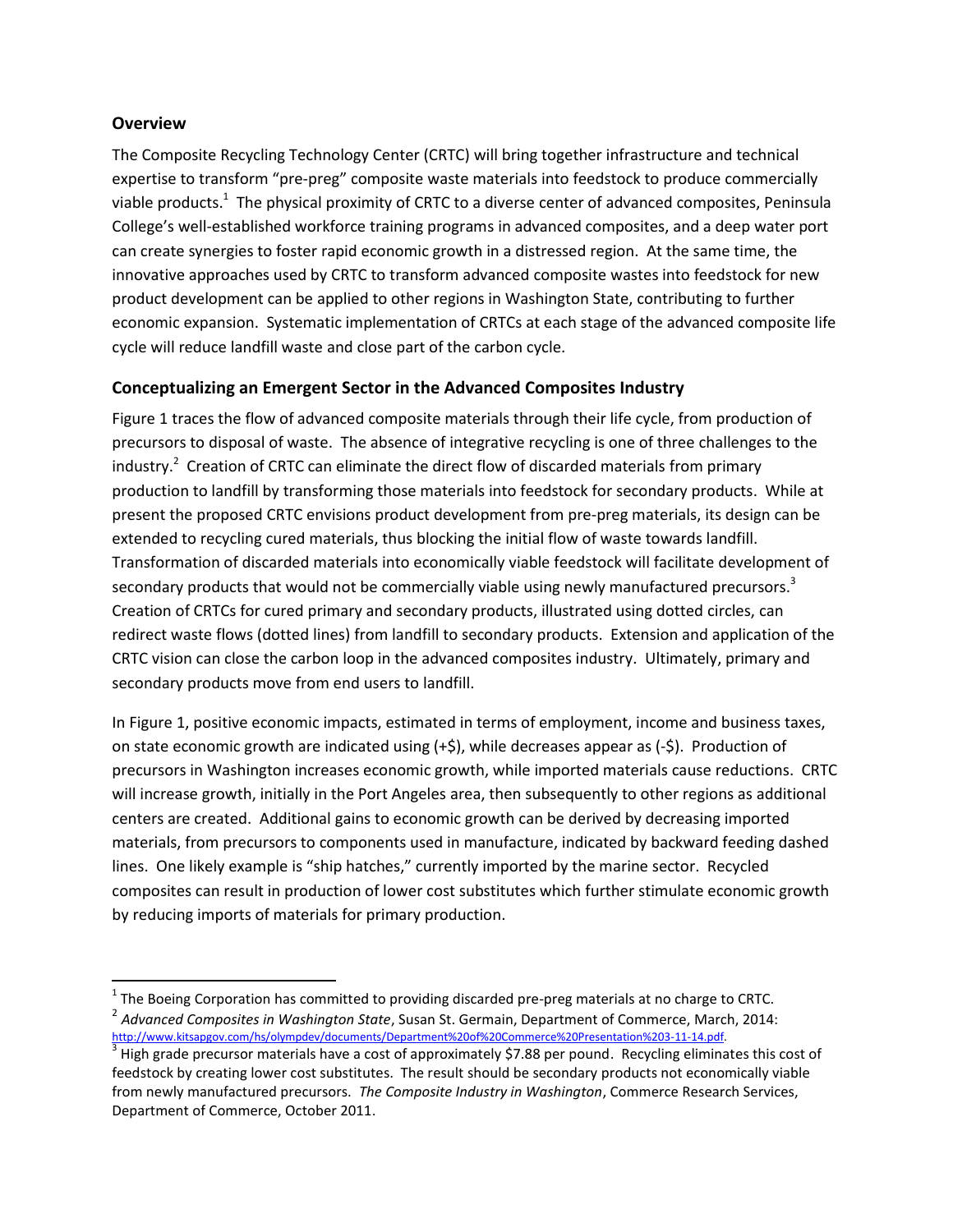

**Figure 1: Composite Recycling Technology Center – Economic Development while Closing the Carbon Loop.** Solid arrows illustrate the advanced composite materials cycle. In-state materials increase economic growth, indicated by (+\$). Imports reduce growth, indicated by (-\$). At present, production waste moves directly to disposal. CRTC delays disposal and increases economic growth through secondary production. As proposed, the CRTC will use pre-preg (not cured) materials; by extension and application, equivalent gains can be derived by recycling cured materials. In each case, the redirected waste flow is illustrated using solid arrows, to secondary production, and then end users, increasing growth. Backward feed dashed lines indicate reductions in material use from recycling, with further additions to growth when recycled materials serve as import substitutes. Carbon taxes will increase recycling incentives, waste capture, and product development, further closing the materials cycle. This is illustrated using dotted circles for future CRTCs, additional secondary products, and closing the carbon loop.

#### **Economics Impacts of CRTC in Clallam County: Preliminary Estimates**

IMPLAN was used to conduct economic impact analysis, using the Washington 2012 database, with projections through 2014.<sup>4</sup> Members of the Project Team developed scenarios for likely product development from a specified volume of recycled materials, number of employees defined by standard occupation code (SOC), and an estimated annual sales volume. 5 A mean wage for the operation was calculated using SOC wages weighted by relative employment.<sup>6</sup> Together these values were used to

 $\overline{a}$ <sup>4</sup> IMPLAN uses expenditure flows to estimate employment and income across economic sectors that map into sectors defined by the North American Industrial Code System. Its use in analyzing advanced composites is problematic as they are materials used in the manufacture of a range of products. Expenditure flows in IMPLAN exist for final products, not necessarily the materials used in production. IMPLAN sector 274, carbon and graphite products, was used in this report, likely understating the aggregate intersectoral linkages for advanced composites.

<sup>&</sup>lt;sup>5</sup> Geoffrey Wood, MASc, Profile Composites and Dr. Bree Sharratt, Sharratt Research and Consulting Inc.

<sup>&</sup>lt;sup>6</sup> Washington State Employment Security Department, Occupational Employment & Wage Estimates: <https://fortress.wa.gov/esd/employmentdata/reports-publications/occupational-reports/occupations-in-demand>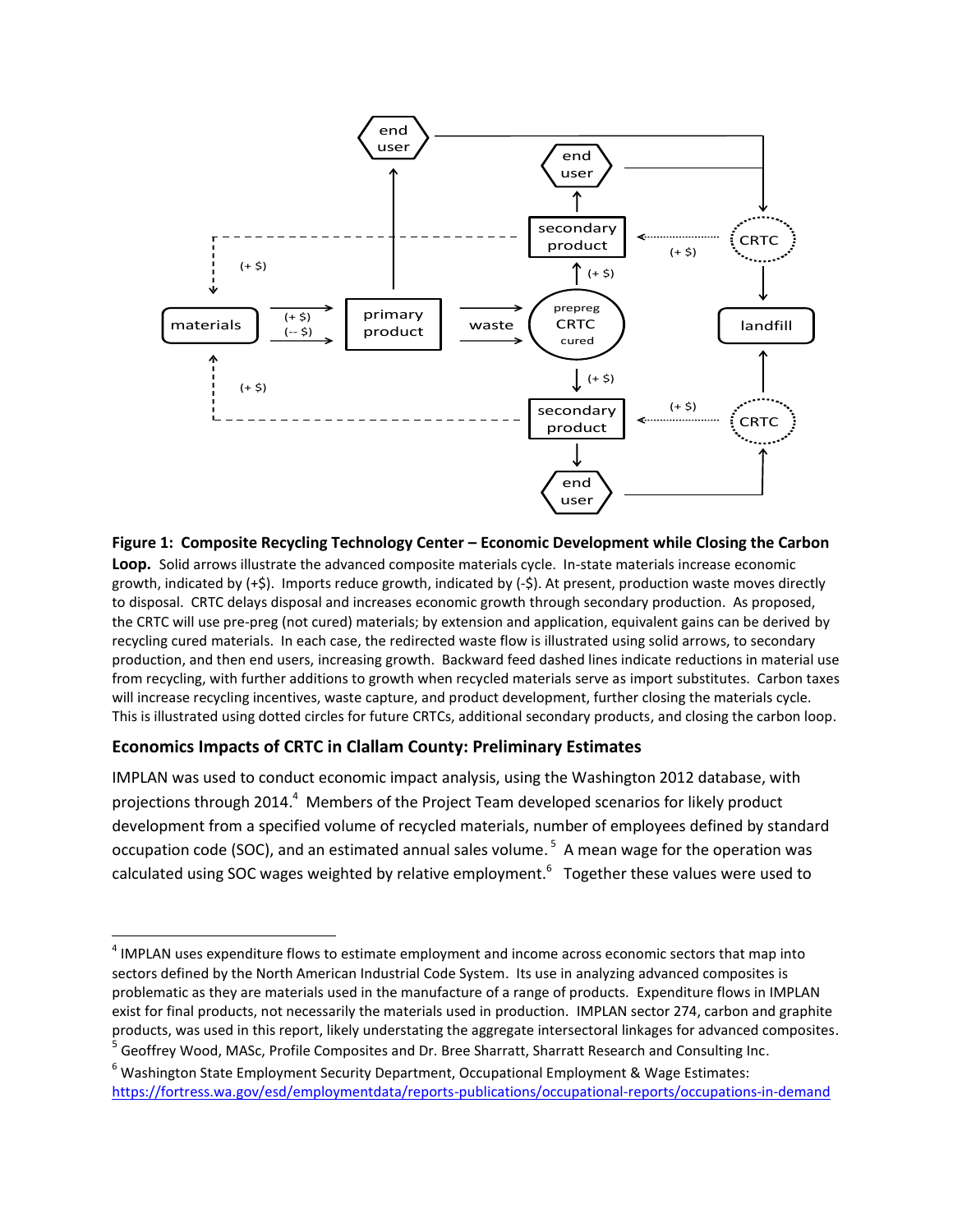construct direct effects based on employment, income and sales.<sup>7</sup> IMPLAN uses estimated expenditure flows across and within industrial sectors driven by direct effects to compute indirect effects (employment and income) in the supply chain, and induced effects (employment and income) as those employed make expenditures in the local economy. Business taxes include sales taxes, property taxes, and "other" tax categories related to production.

One CRTC product targeted for development is snap form building panels that could be used to construct rural health clinics. Table 1 presents economic impacts for year 1 (startup phase) and year 5 when operations are expected to produce materials for 48 clinics annually using 250,000 pounds of recycled pre-preg.<sup>8</sup> Increases in employment from year 1 to year 5 are driven predominately by the need for skilled composite technicians and production helpers that can be accommodated by the local workforce.<sup>9</sup> By year 5 total direct employment is estimated at 105 with total labor income of \$7,041,615 for an average of \$67,063; indirect employment at 18.8 with total income of \$1,328,369 for an average of \$70,658; induced employment is 46.9 with total income of \$2,284,201 for an average of \$48,704. Business taxes increase from \$108,569 in year 1 to \$579,435 in year 5.

|                        | <b>Employment</b> |        | Labor Income |              | <b>Business Taxes</b> |           |
|------------------------|-------------------|--------|--------------|--------------|-----------------------|-----------|
| <b>Impact Type</b>     | Year 1            | Year 5 | Year 1       | Year 5       | Year 1                | Year 5    |
| <b>Direct Effect</b>   | 10.25             | 105    | \$922,262    | \$7,041,615  |                       |           |
| <b>Indirect Effect</b> | 4.5               | 18.8   | \$317,185    | \$1,328,369  |                       |           |
| <b>Induced Effect</b>  | 6.9               | 46.9   | \$338,227    | \$2,284,201  |                       |           |
| <b>Total Effect</b>    | 21.7              | 170.6  | \$1,577,674  | \$10,654,185 | \$108,569             | \$579,435 |

#### **Table 1: Expected economic impacts from panel production using recycled pre-preg.**

The values in table 1 should be regarded as low end estimates for at least four reasons. First, the discarded materials from Boeing constitute the first step in capturing advanced composites for recycling. Other sources, some local, will increase the recycled feedstock supply. Second, technological progress will increase the range of feedstock types and potential avenues for application in production. Third, this analysis does not address additional rounds of value added that can result from use and transport of the panels in Washington State. Fourth, expanding the range of advanced composite production in the will likely create further synergies, leading to further rounds of economic development. Such synergies will include, but are not limited to, accelerated workforce training, research and development at nearby institutions and additional rounds of product development as local industry efficiently utilizes the services of CRTC.<sup>10</sup>

 $\overline{\phantom{a}}$ 

 $^7$  Only wages were used as no support information on expected benefits was provided. As a result, induced effects are underestimated.

 $^8$  The total volume of recycled material is 275,000; uses for residuals are not incorporated into this analysis.

<sup>9</sup> Skilled technicians require an Associate's degree. An average wages of \$25/hour was assumed. *Composites Wage Survey*, W. Frank Barton, Workforce Alliance of South Central Kansas, February 2011.

<sup>&</sup>lt;sup>10</sup> Partners include Boeing, Kenmore Air, Intellectual Ventures, Cimtech, PNNL, Pacific Northwest Aerospace Alliance, Profile Composites, Mervin Manufacturing, Angeles Composite Technologies Inc., Westport Shipyards, Craft3, EcycleNW, Port of Port Angeles, City of Port Angeles, Clallam County, Clallam County EDC, Peninsula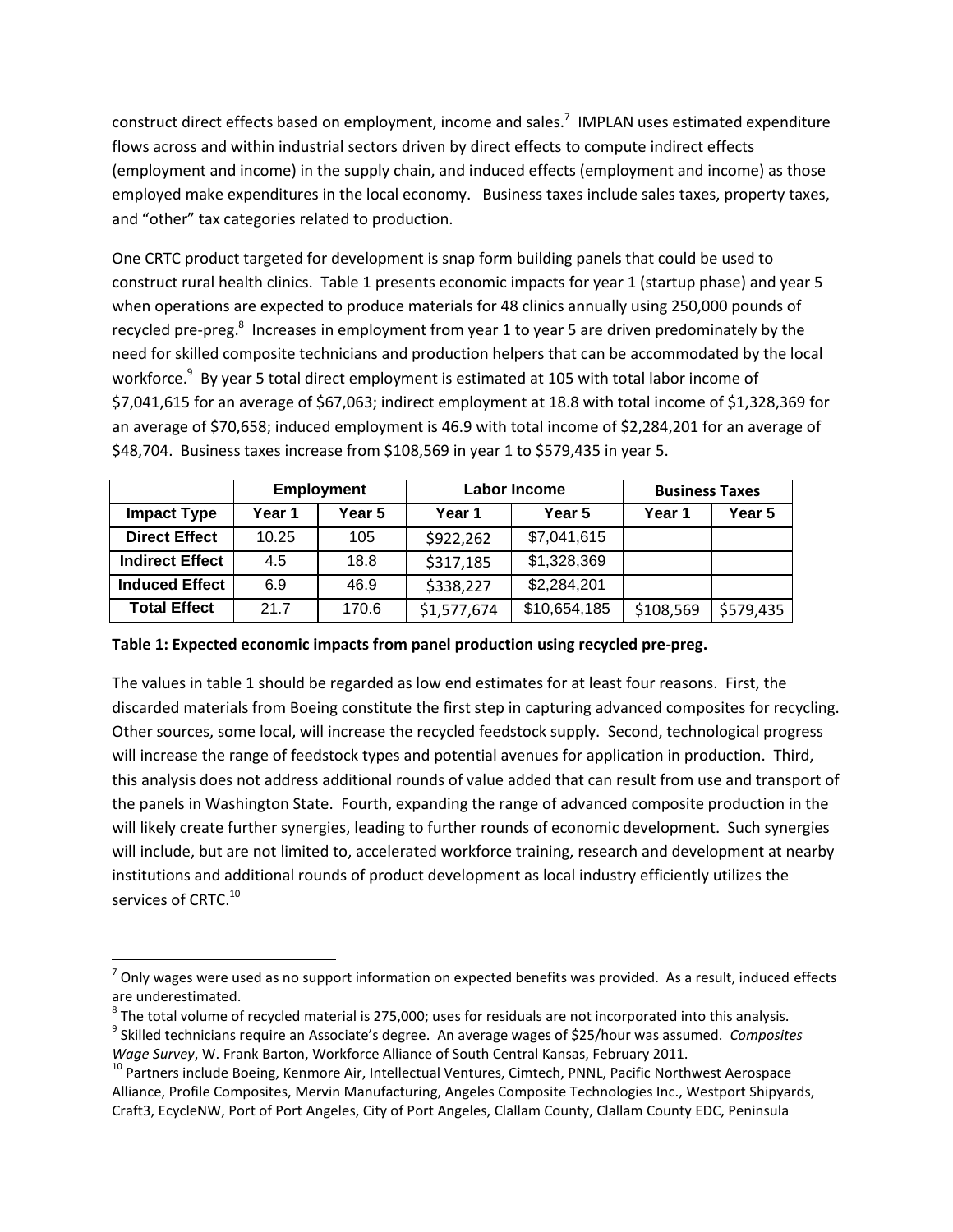## **Economic Potential of CRTCs across Washington State**

Success of the Port Angeles' CRTC will create a model for development of integrative partnerships that can be implemented in other regions of Washington State to recycle advanced composites into new products, further stimulating economic growth. Because such centers do not yet exist, and because one cannot know the kinds of products those centers will develop are unknown, specific occupations with corresponding incomes cannot be determined. We can, however, reasonably assume for this preliminary analysis that, on average, the level of employment with corresponding incomes will be proportionate to the waste recycled. In the previous section, 105 jobs in product manufacture were created by transforming 250,000 pounds of discarded pre-preg materials into a recycled feedstock. Washington State annually discards approximately 2,000,000 pounds of pre-preg advanced composite material.

While it is likely many different secondary products will be derived from recycled materials, the analysis of the previous section is used to estimate economic impacts if the total waste flow is transformed into commercially viable secondary products. Wages by SOC are estimated using Washington State averages, and a weighted mean constructed by relative employment levels.<sup>11</sup> Thus, if 250,000 pounds of recycled waste can support 105 jobs in the production of secondary products, 2,000,000 pounds could produce secondary products valued at \$147,456,006, supporting 840 direct jobs in manufacturing with a total income of \$57,821,400 for an average of \$68,835.<sup>12</sup> These results are presented in Table 2.

| <b>Impact Type</b>  | <b>Employment</b> | Labor Income | <b>Value Added</b> | Output        | <b>Business Taxes</b> |
|---------------------|-------------------|--------------|--------------------|---------------|-----------------------|
| Direct Effect       | 840               | \$57,821,400 | \$100,041,471      | \$147,456,006 |                       |
| Indirect Effect     | 150.3             | \$10,626,954 | \$17,637,020       | \$32,354,692  |                       |
| Induced Effect      | 383.2             | \$18,679,863 | \$32,999,388       | \$54,040,496  |                       |
| <b>Total Effect</b> | 1,373.5           | \$87,128,217 | \$150,677,879      | \$233,851,195 | \$4,736,517           |

**Table 2: Expected economic impacts disseminating CTRCs state-wide, including Clallam County.**

This preliminary analysis indicates that spurring development of an industry that can recycle pre-preg advanced composites can create \$150,677,879 in value added from a gross output of \$233,851,195, generating business taxes of \$4,736,517 in the fifth year of operation, a value likely to increase with growth in the advanced composite industry. For each job created through advanced composites recycling, 0.6 additional jobs are created, either in the supply chain (indirect effects), with an average income of \$70,705, or elsewhere in the region with an average income of \$63,435.<sup>13</sup> These economic impacts are expected from recycling pre-preg materials. Extension and application of the approaches

 $\overline{\phantom{a}}$ 

College, UW, WSU, UCLA, University of Alabama-Birmingham, Center of Excellence in Aerospace and Advanced Materials Manufacturing, Pacific NW Center of Excellence for Clean Energy, NW Center of Excellence for Marine Manufacturing & Technology, Olympic College, Everett Community College.

 $11$  In the previous section, wages by SOC were estimated for Clallam County.

 $12$  For reasons presented in the previous section, these are likely conservative estimates.

 $13$  Indirect effects are small because we assume an end of line production process. That is, waste moves directly into a secondary final product, not into intermediate products. If the later occurs, multipliers will be larger.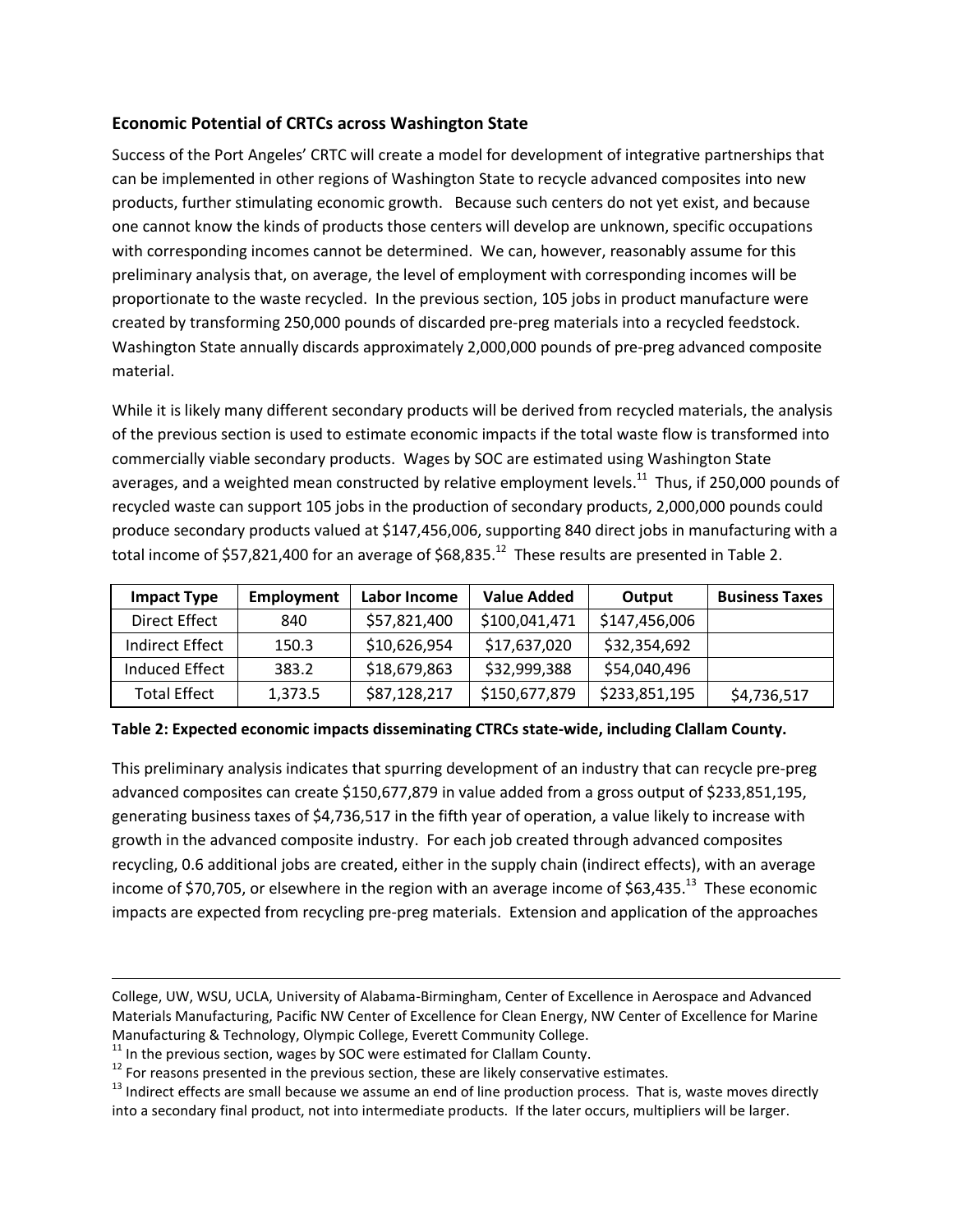envisioned in CRTC to cured materials could further increase those positive impacts. Lines of capture and redirection to new secondary products are illustrated in Figure 1.

## **CRTC, Economic Development, and the Carbon Loop: Opportunities for Investment**

Advanced composites are projected to increase five to fifteen percent over the next five years.<sup>14</sup> Integration of recycling into the industry can play a pivotal role in reducing landfill and other potential ecological costs. CRTC can play that role and, simultaneously, help increase the growth trajectory through development of recycled feedstock that stimulates development of a wide range of secondary products. Thus, economic growth with CRTCs will be greater than would otherwise occur. Recycling of materials can reduce imports into the advanced composites industry, further stimulating economic growth. More subtle, and implicit in the analysis of this report, is that the diversion of discarded materials towards CRTCs will reduce production costs in the advanced composites sector, increase profit margins, and improve competition positions. Lower production costs, a wider range of finished products combined with Washington State's access to deep water ports can help leverage increased exports to the Pacific Rim and challenge Japan's dominance of advanced composite exports. Lastly, the economic and ecological benefits described in this preliminary report can be realized, and perhaps increased, should the State move forward with use of a carbon tax to address climate change. Creation of CRTC regional nodes throughout the industry, with discarded material capture, processing and product development, would be further incentivized by such a tax. The existence of CRTCs can play a pre-emptive role in reducing or eliminating adverse economic impacts from a carbon tax. To the extent Washington is ready, and other states are not, will only reinforce competitive advantages.

 $\overline{\phantom{a}}$ 

<sup>14</sup> *Advanced Composites in Washington State*, previously cited.